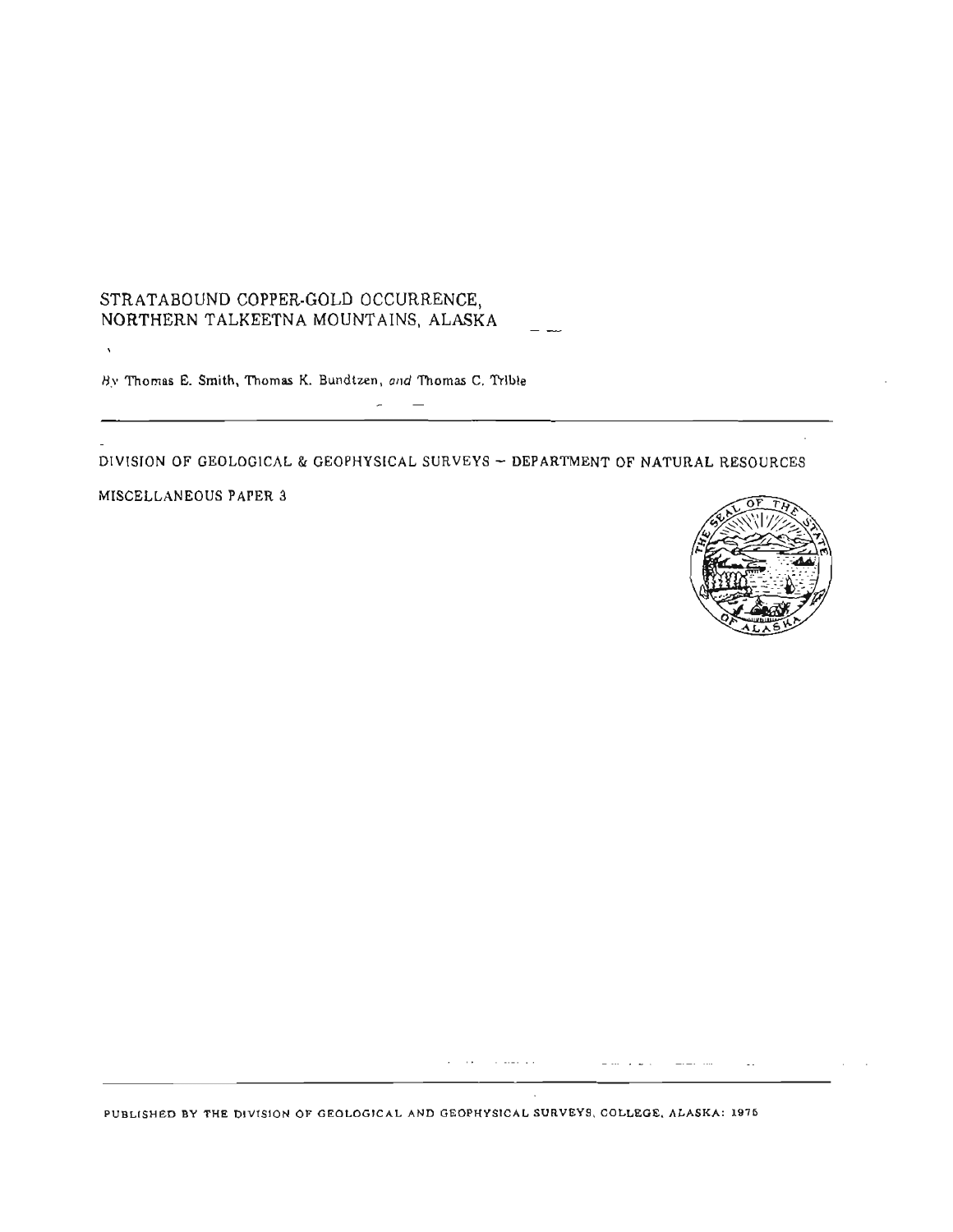# **STRATABOUND** COPPER-GOLD OCCURRENCE, NORTHERN TALKEETNA MOUNTAINS, **ALASKA**

**by**  T.E. Smith, T.K. Bundlzen, and T.C. Tctble

#### **ABSTRACT**

Durin~ **tlre** 1973 **Cicld** season. **an** occurrence **of**  copper- and gold-bearing volcanic rocks was discovered in low glaciated hills of the northern Talkeetna Mountains.

Metallization is generally confined to a single, nearvertical flow Ihnt **is** discantinuously exposed **Ior over**  3,000 **feel.** Analyses **of** 10 **composite sainples over this** interval **show sigrlil'iclmt** amounts of copper, gold, **and** silver. Mineralization, **although somewhnt remo**bilized, **npycnrs** ~traLol>ound **and may** well **extend beyond** Ihe **limila ol bcdrock** exposure. Additional exploratory work is recommended.

#### INTRODUCTION

This **brief** paper provides preliminary data on an **inkresting** base-metal and **pmcious-metal** occurrence identified **during** the 1973 field season, **which was** a phsse of a reconnaissance geologic **mapping and** mineral appraisal program carried **out by T.E. Smith** [rom 1968 to 1974, under support of the U.S. Geological **Survey** and the **Alaska** Division of Geological and Geophysical Surveys (DCGS). **A** summary of regional geology beyond the limlts of **figures** 1 and 2 In lhjs report is available in the DGGS Annual Report for 1973 (Smith, 1973, p. 3-6).

Copper occurrences **and** geochemical drainage anomalies are common in **Triassic** volcanic rocks of **the**  Amphitheater Group (TRa of fig. l), which are exposed In an **elongate** belt north of the prospect described here. To the authors' knowledge, however, this mineral occurrence is the first of its type lo be reported in the foliated lavas and metasediments of probable upper Paleozoic age **that are** exposed in a broad bell extending over 70 miles from the northern Taikeetna Mountains to tlre Richardson Highway. Most of this lowland **~erralle is** discontinuously mantled **with surficial de**posits, heavily vegetated, and does not lend itself to **mineral** evatuation by stream-sediment geochemistry. **The** prospect described here **mas** discovered while examining sparsely distributed bedrock exposures using continuous helicopter support. Surface exposures of sulfide-bearing lavas contrasted strikingly with barren

rocks of the Pzv **unit** in that they were invariably covered with a brilliant orange lichen-hence our informal name Lichen Prospect. Its presence of mineralized rocks of the Pzv unit **may** provide a **geo**botanical **gulde** for exploration **of the** remainder of the unit.

# **REGIONAL GEOLOGY**

Bedrock **terrane** near the LIchen Prospect ranges **in**  age from upper Paleozoic to Cretaceous-including lavas of maflc to Intermediate cornpositlon \vi **th** inkrbedded sediments, pelltic sedimentary **rocks,** and a variety of intrusive igneous bodles. These **are** shown on **figure 1.** 

The oldest layered rocks are a deformed sequence of amphibolites with interbedded marbles (Pza) that are In apparent gradational con tact with an exknsive **terrain** of rnlldly schlstose lavas of intermediate composition, with **minor** fine-gralned sediments and carbonates (Pzv). Rocks of the Pzv unit form an east-west arcuate belt across the northern part of **the** Copper. River basin. Fossils collected by **Csejtey** (197 **3, p.** 4 5) and by Smith and Bundtzen during the **1973** 'field season in the **vicinity** of Watana **Lake** support an age **assignment** of Upper Paleozoic €or **this** rock **sequence.** In this area, the **Pzv** unit **is** in thrust contact wlth the **Triassjc Amphi**theater Group, a thick sequence of **1)** metabasalts and andesites **(TRa)** which display both columnar jointing and pillow structures locally, and 2) cherts, argillites, volcaniclastic sediments, and limestones (TRas) which are in part fossillferous. Fossils collected northeast of the **map** area Prom the upper part of **the** sequence (Mofflt, **1912,** p. 33) establish **ar** upper Triassic **age** for the TRa unit. **Newer** fossil collections made **by** Smith **and** Bundtzen in **1973** and Stout (1974, in **process)** confirm the earlier determination. An upper Jurassic assemblage of sandstones, siltstones, and pebbIe conglomerates **(Js)** is **in** fault contact with the Amphitheater Group **in** the northwest comer of the map. **Most** of the lowland areas **and** stream valleys **are**  covered **by** Quaternary surficial deposits which **were** not differentiated during the mapping program.

**At least** two ages of igneous Intrusive rocks **am**  exposed in the **map** area. Hornblende **quartz dlorite**  (Jqd) of Jurassic age underlies most of the rounded hills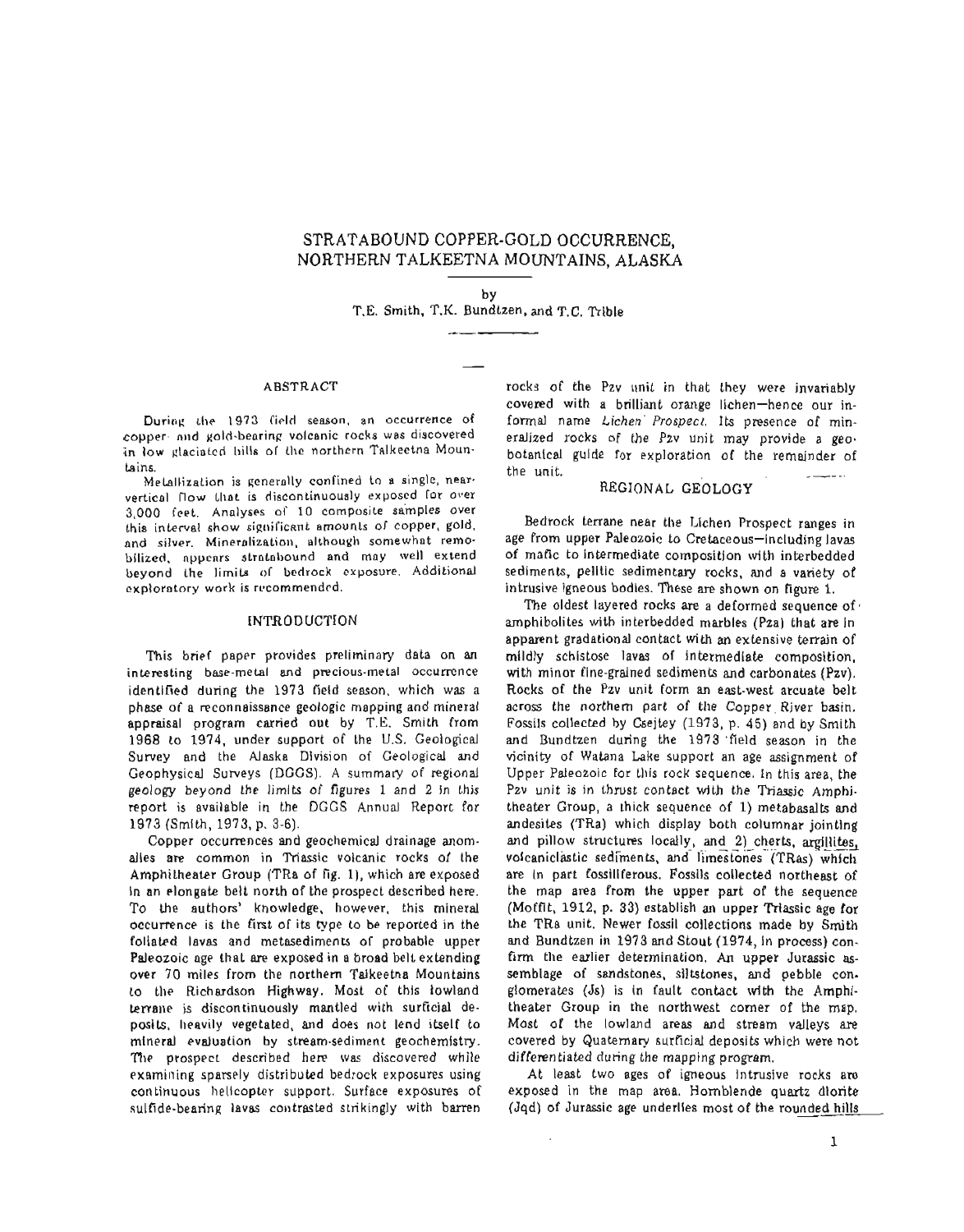

**Rgure** 1. **Generalized geologlc map of northeast comer, Talkeetna Mountains and southeast comer, Healy 1:250,000 quadranglek. Geology by T.E. Smlth, T.K. Eundtzen, and** G.L. **Kltne, 1972.79, hcatlon of prospect** lndtcated **in eastern portion of map.**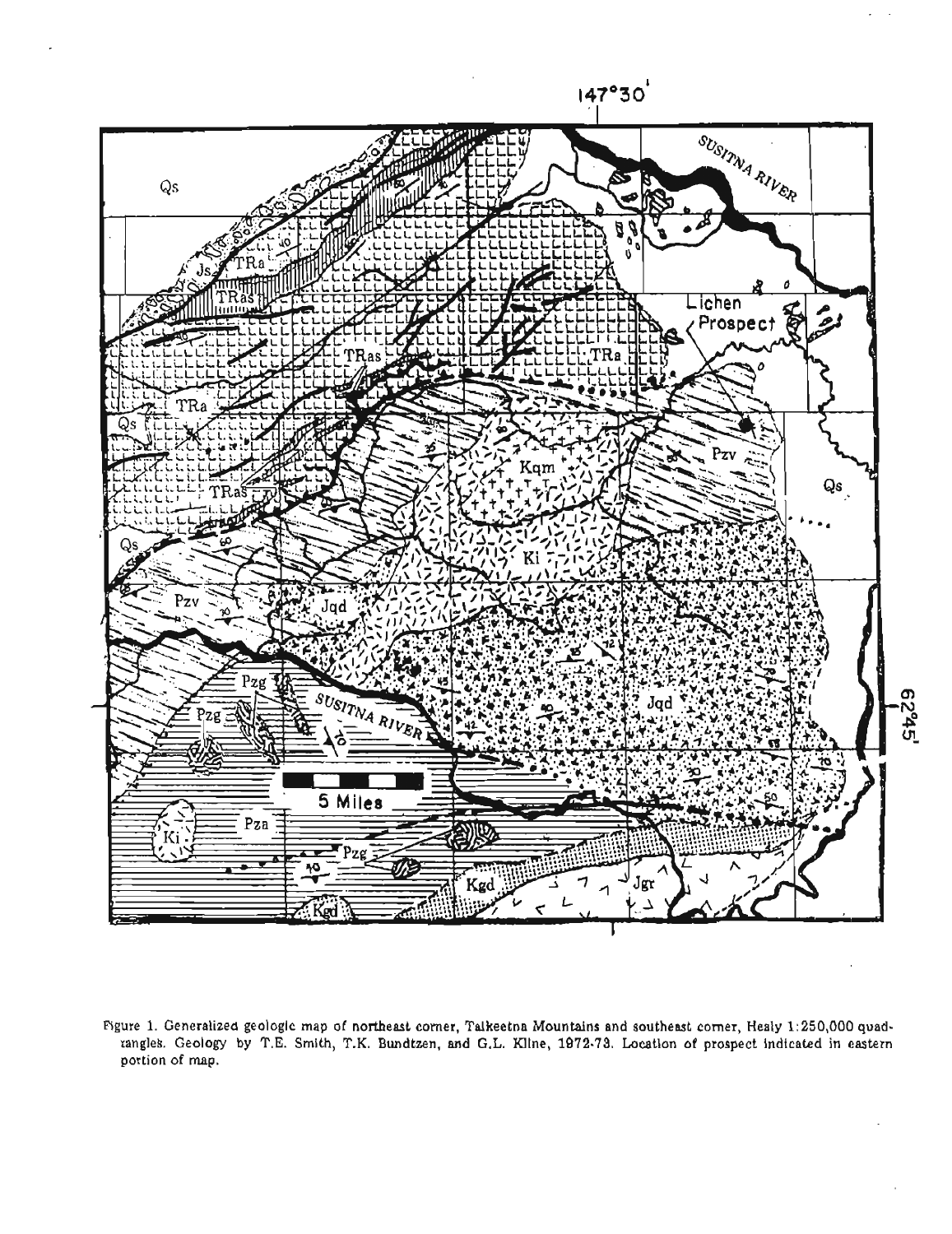# **EXPLANATION**



# **INTRUSIVES**



**Christenes** 

**Junassic** 

Cretaceous intrusives Kqm, Quartz monsonito-to-granito Kgd, Granodiorite Kl, Granodiorita-to-quartz diorite



Jurantic intrusives Jgr, Aluminus granita to granodiorite Jqd, Hornblende quartz diorite

Contact

Thrust fault

High-angle fault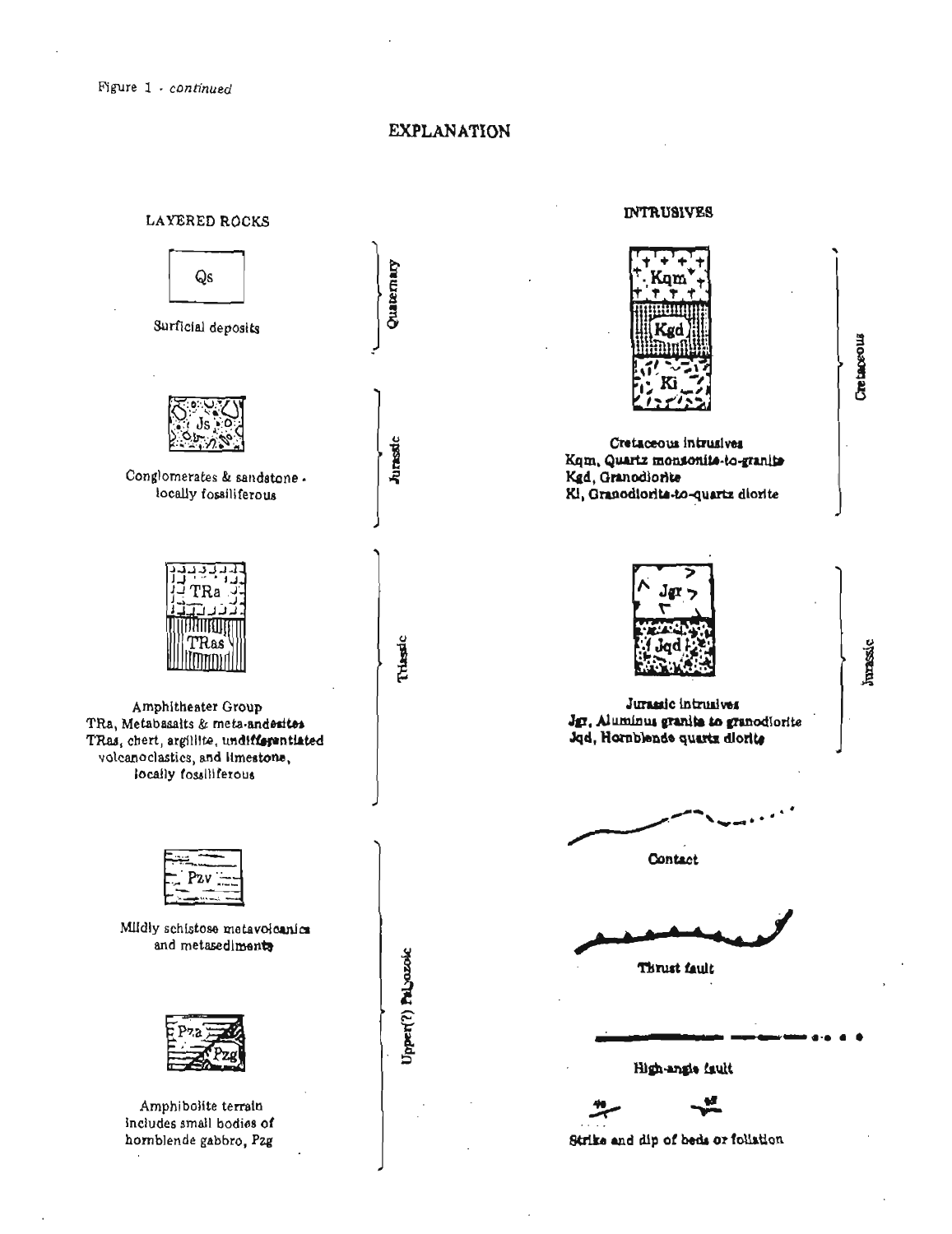within the big bend of the Susitna River. A peraluminous granite series (Jgr), of late Jurassic age, erops out as a linear body in the southeast corner of the map. Hornblende gabbro bodies (Pzg), some of which are too small to be shown on the map, are considered to be of the same age as the amphibolite terrane (Pza) and are probably genetically related to it. Cretaceous magmatism is recorded by a foliated granodiorite (Kgd) in the south and a zoned pluton (Kqm and Ki) in the center of the map. Kqm probably represents a more homogeneous, felsic core of the larger complex plutonic body.

## MINERAL OCCURRENCE

ka maaalaa

Host rocks for mineralization at the Lichen Prospect (fig. 2) consist of melavolcanics, minor detrital sediments, and banded quartzite of probable late Paleozoic age. These rocks (Pzv on fig. 1) have undergone lower greenschist facies metamorphism, and many of the less competent sedimentary beds are recrystallized to greenschists. The sulfide-rich zone, apparently confined to a single volcanic flow, extends along a regional strike of N. 60° W. for at least 3,000 feet. Surficial deposits mantle most of the area, concealing both ends of the metalliferous horizon zone.

Petrographic studies of rocks from the prospect suggest a predominant intermediate composition for the metavolcanics. Although the rocks are locally chloritized and epidolized, varying amounts of biotite, hornblende and quartz are present in the sections. Compositionally they are slightly more felsic than the Amphitheater Group (TRa) to the north; this is true of the entire Pzv unit.

The suffide minerals are generally disseminated or are concentrated in small quartz-feldspar-epidote veinlets averaging less than 1 centimeter thick. Both the veinlets and disseminations are restricted to a zone about 5 feet wide; they seem to be contined to a single volcanic horizon that strikes N. 60<sup>0</sup> W, and dips nearly vertical. Chalcopyrite (CuFeS<sub>2</sub>) and bornite (CugFeS,) are the most obvious economic sulfides, but under the ore microscope, chalcopyrite, bornite, minor covellite (CuS), digenite (Cu-S), and an unusual mineral, probably idaite (Cu<sub>6</sub>FeS<sub>5</sub>), have been identified. The idaite is perhaps an alteration product of the hornite. Covellite and digenite veinlet systems cut the bornite and chalcopyrite, and supergene malachile is abundant. No native precious metals or precious metal sulfides were recognized. The mineral source of the silver and gold values present in the analyzed samples was not recognized, although higher silver values seem to correlate with the higher copper values  $(table 1).$ 

A conspicuous bright-orange lichen is invariably associated with the sulfide-bearing material and actually aided the field party in deliniating the extent of the mineralized zone. The lichen is actually the free-living

plant Trentepohlia aurea, an alga which is a common component of the lichen genus longspis. The identification was made by Dr. William Weber of the University of Colorado inuseum in Boulder (written comm., 1974). who stated that the lichen commonly grows on spruce twigs in a locally humid environment, but has also been found on rocks in Europe. A search in several USGS publications on the subject revealed no mention of the plant being associated with other mineral deposits in the state.

The association of ore minerals with a single stratum of volcanie flow rock suggests a primary volcanogenie source may best explain its occurrence. Hutchinson (1973, p. 1229), in his classic paper on volcanogenic ore deposits, describes a "cupreous-pyrile" type of massive sulfide deposit with high ratios of gold to silver, but containing virtually no lead or zinc. These are usually associated with mafic-to-intermediate tholeiitic volcanic rocks. Felsic volcanics are usually absent, and sedimentary assemblages are volumetrically insignificant. but usually include siliceous ironstones and radiolavian cherts. Mineralization is usually irregularly distributed. in the flows in pillows, pillow matrices, and breccias. The volcanic hosts are usually interpreted as being the results of deep-water quiescent fissure eruptions on the sea floor.

At the Lichen Prospect, several lines of evidence support the assignment of this prospect to this category of volcanogenic deposit:

- 1) Mineralization seems to be confined to a single volcanic unit of intermediate composition that extends for several thousand feet.
- 2) Sediments do not make up a significant percentage of the total rock exposed at the prospect; however, a quartzite band possibly representing a metachert or siliceous inetasediment is present near the mineralized zone.
- 3) Felsic volcanics are absent.
- 4) Lead and zinc are not present in significant amounts in the samples. Copper analyses average 2.48 percent.
- 5) The average silver-to-gold ratios of the analyzed samples is 4.6 to 1. This is much lower than ratios reported for deposits in Hutchinson's other categories and agrees with his "cupreous-pyrite"type deposit.
- 6) The nature of the inineralization seems to suggest that the sulfides before metamorphism were irregularly distributed through the volcanic horizon and did not constitute a uniform sheet of massive sulfides.

## RECOMMENDATIONS

Analyses of several composite and grab samples taken along the length of the exposure show copper values ranging to 4.5 percent and gold values to 16 parts per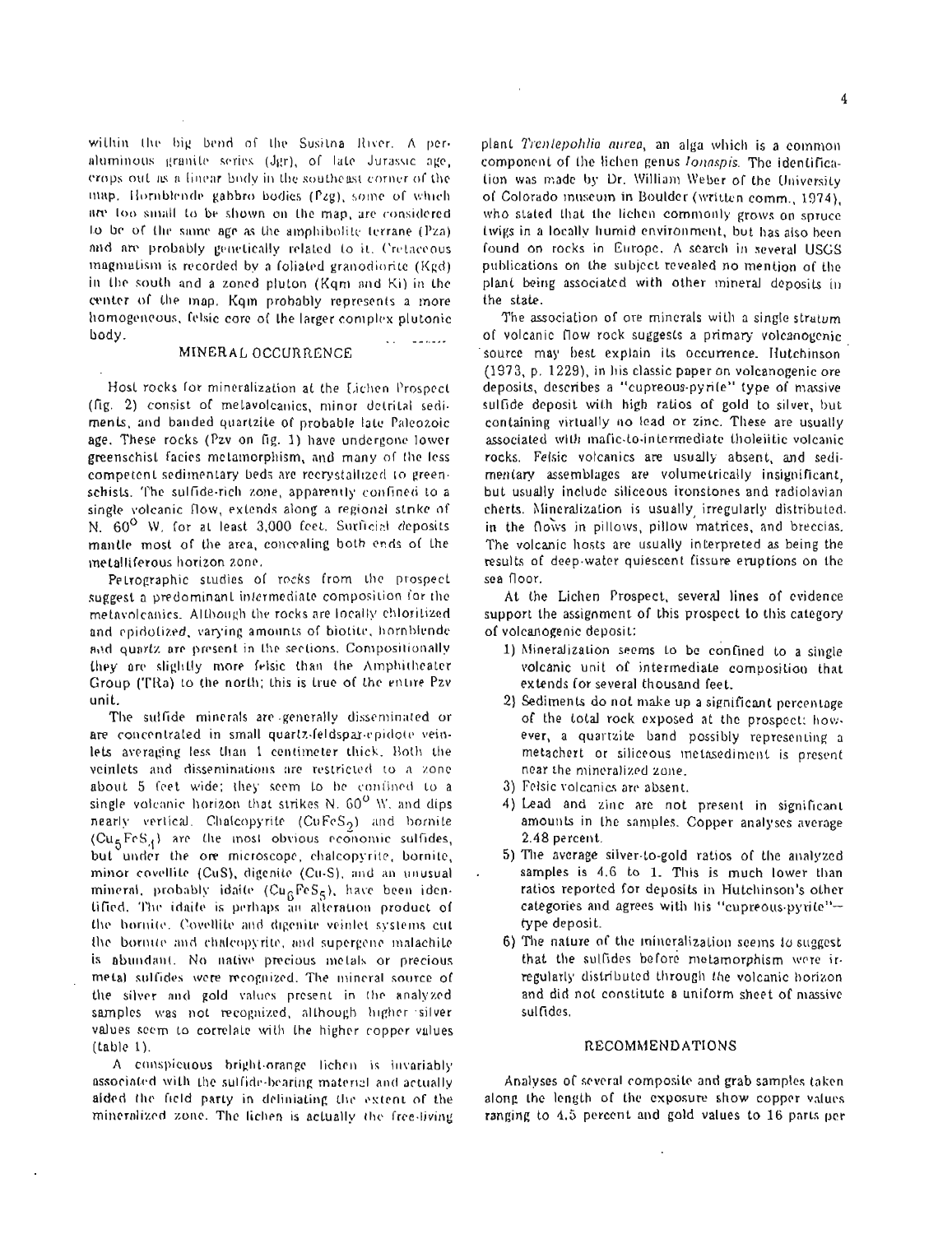

Figure 2. Detailed location of Lichen Prospect. Base from Talkeetna Mountains D-1, 1:63,360 quadrangle, northwest corner.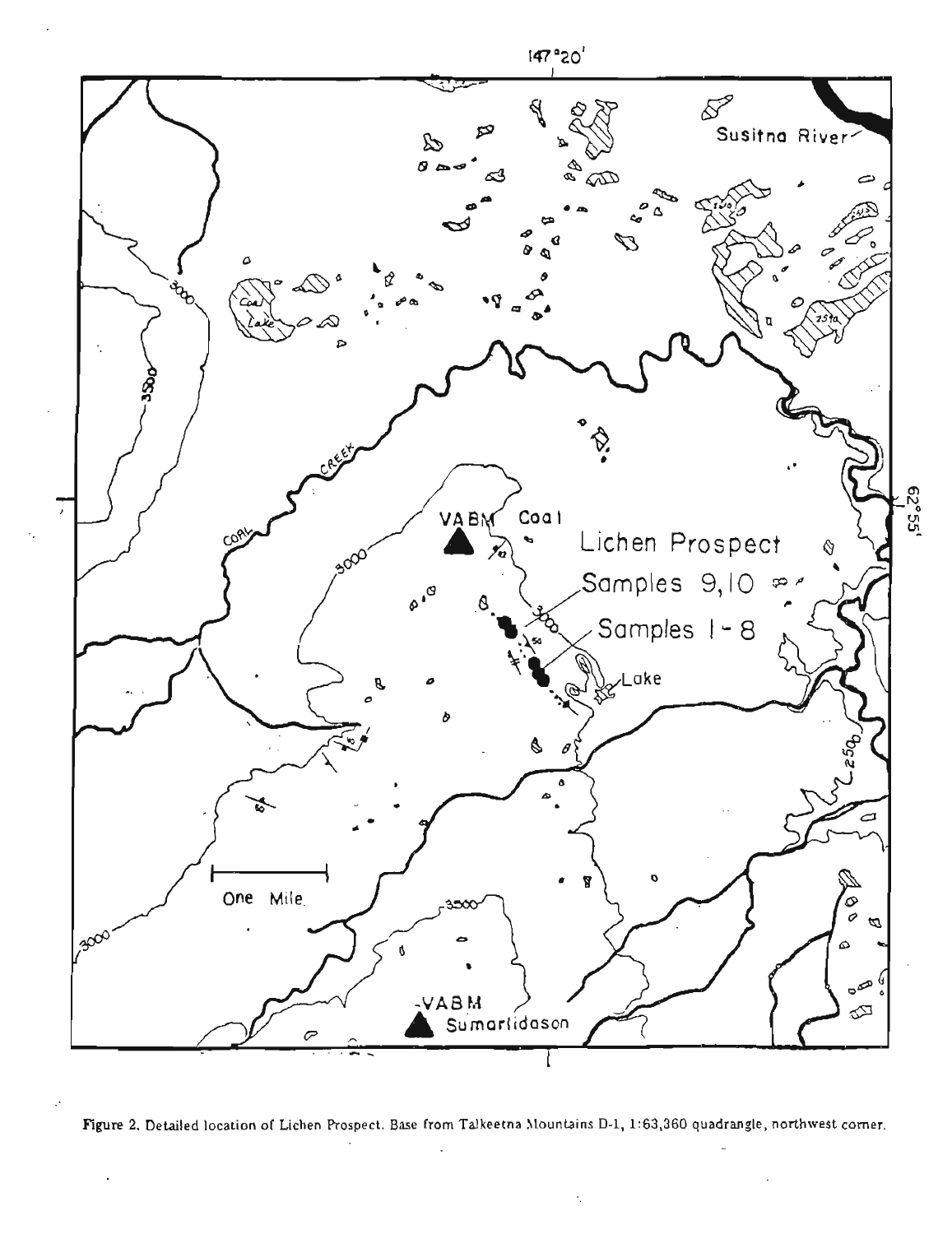#### **Table** I. **Alomic AbsorbLion Spectrophotarnetric Analyses of Samples From tichen Prospect**

|        | Cu   | Pь    | Zn    | AК      | Αu    | Nì              |                                                                       |
|--------|------|-------|-------|---------|-------|-----------------|-----------------------------------------------------------------------|
| Sample | (%)  | (ppm) | (ppm) | (ppm)   | (ppm) | (ppm)           |                                                                       |
|        | 4.50 | 46    | 102   | 33      | 16    | 42              | Composite of three samples; gossan-stained massive metavolcanic       |
|        | 3.75 | 42    | 57    | 68      |       | ND'             | One sample; massive metavolcanic with malichite stain                 |
|        | 0.62 | 17    | 98    | b       |       | 53              | Composite of three samples; sulfide-bearing schistose greenstone      |
|        | 1.68 | 32    | 91    | $^{24}$ |       | 43              | Composite of three samples; sulfide-bearing massive metavolcanic      |
|        | 1.16 | 24    | 28    | 10      |       | 46              | Composite of three samples; sulfide-bearing chloritized greenstone    |
|        | 3.27 | 48    | 119   | 58      | 15    | 35              | Composite of three samples; massive metavolcanic with malachite stain |
|        | 3.18 | 37    | 110   | 27      |       | 45              | One sample; schistose metavolcanic                                    |
|        | 2.66 | 44    | 60    | 45      |       | 52              | One sample; schistose metavolcanic                                    |
|        | 0.79 | 78    | 50    | 16      |       | ND <sup>1</sup> | One sample; chloritized greenstone                                    |
| 10     | 3.24 | 36    | 43    | 35      |       | 31              | One sample; gossan-stained metavolcanic of intermediate composition   |

 $^{1}$ ND-Element looked for but not detected.

<sup>2</sup>Elemental analysis was performed by T.C. Trible at the Mineral Analyses and Research Laboratory in College, Alaska. The atomic absorbtion analysis was carried out by taking a 10-gram sample and digesting it in an appropriate amount of aqua-regia. The digestate was diluted to 100 ml with distilled water and centrifuged. The elements copper, lead, zinc, silver, and nickel were aspirated directly into an air-acetylene flame while gold was determined following a DIBK/ **Aliquot 336 solventsdlvenl extraction.** 

| Table 2. Semiquantitative Emission Spectrographic Analyses of |  |
|---------------------------------------------------------------|--|
| Samples from Lichen Prospect <sup>2</sup>                     |  |
|                                                               |  |

| Sample       | Cr<br>(ppm) | Sr<br>(ppm) | Co<br>(ppm) | Sc<br>(ppm) | Mo<br>(ppm)  | (ppm) | Mn<br>(ppm) | В<br>(ppm)      | Ba<br>(ppm) | Nb<br>(ppm) | Sb<br>(ppm)     | Mg<br>$( \% )$ |
|--------------|-------------|-------------|-------------|-------------|--------------|-------|-------------|-----------------|-------------|-------------|-----------------|----------------|
|              | 120         | 100         | 20          | 80          | 4            | 130   | 350         |                 | 50          | 10          | ND <sup>1</sup> | 2.0            |
| $\mathbf{2}$ | 230         | 750         | 25          | 90          | 5            | 130   | 500         | ND <sub>1</sub> | 20          | 10          | 100             | 2.5            |
| 3            | 275         | 250         | 40          | 70          |              | 100   | 500         | ND <sub>r</sub> | 20          | 10          | 100             | 3.5            |
| 4            | 200         | 200         | 35          | 70          | 5            | 130   | 750         | ND <sup>L</sup> | 20          | 15          | ND <sup>1</sup> | 3.0            |
| ב            | 200         | 600         | 35          | 100         | n            | 100   | 350         | ND <sub>1</sub> | 20          | 10          | 150             | 2.5            |
| 6            | 250         | 500         | 25          | 65          |              | 130   | 500         | ND              | 50          | 10          | 100             | 1.5            |
| ኅ            | 120         | 150         | 25          | 40          | $\Omega$     | 100   | 350         | מא              | 20          | 10          | ND <sup>,</sup> | 1.5            |
| 8            | 250         | 125         | 35          | 65          |              | 125   | 500         | ND <sup>1</sup> | 70          | 10          | ND'             | 4.0            |
| 9            | 320         | 300         | 25          | 80          |              | 130   | 500         | 10              | 20          | 10          | ND <sup>2</sup> | 2.5            |
| 10           | 200         | 750         | 25          | 80          | $\circ$<br>ō | 130   | 350         | ND'             | 20          | 10          | 100             | 2.5            |

<sup>1</sup><sub>2</sub>MD-Element looked for but not detected.

2Emission spectrographic analyses were performed using the "six-step procedure." The values are reported on three-step series 1.2, 5, 10, 20, 50, 100, 200, etc. in ppm or percent. A reported value of 100 ppm identifies the concentration as nearer 100 than 50 or 200. Approximately 95% of the values fall within plus- or **minus-one reporting interval. Be, Sn, W, and As were looked For but not detected.**